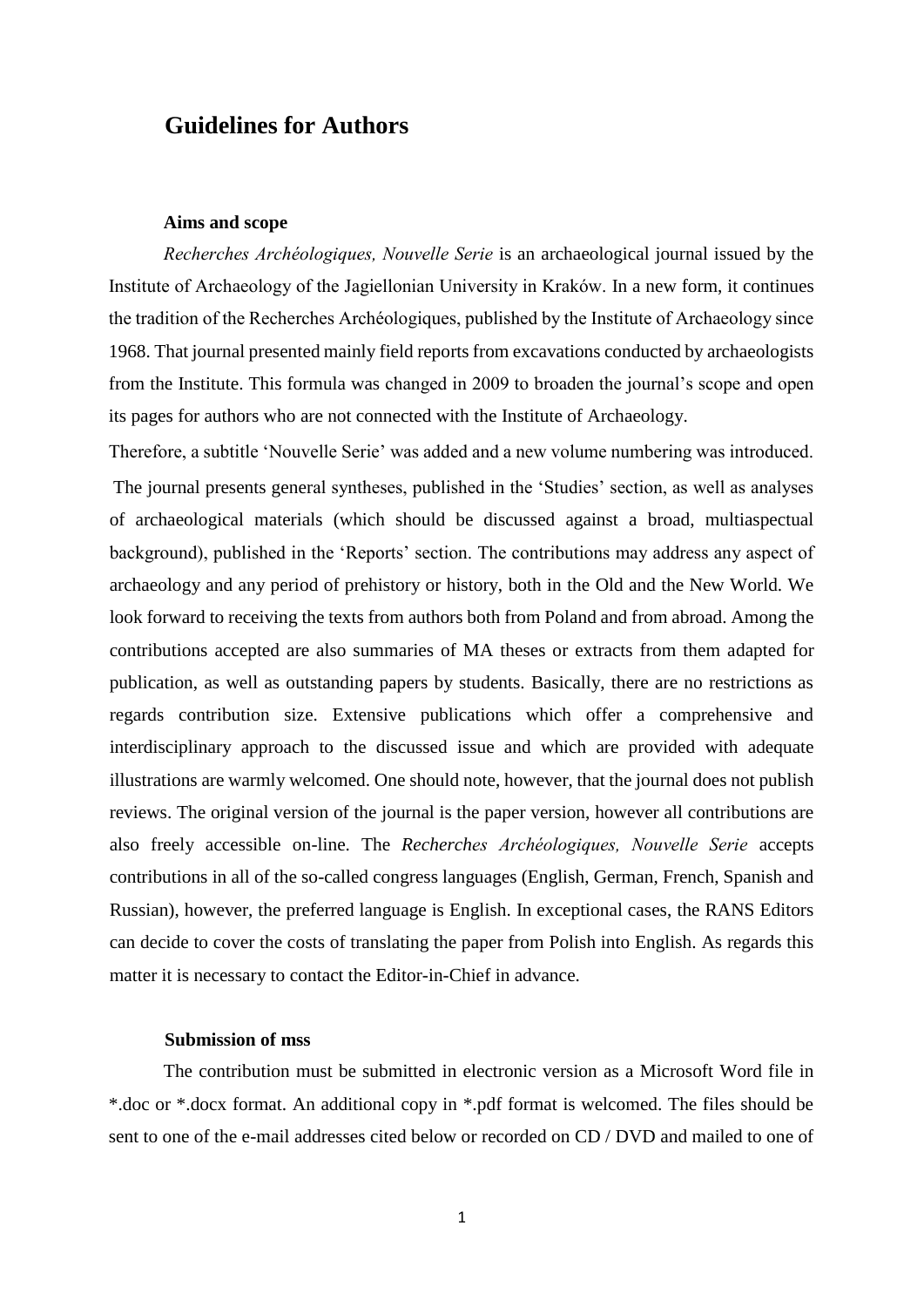the postal addresses cited below. Using cloud-based computer file transfer services (like e.g. Wetransfer) is also possible.

The text must be written in the Times New Roman font at a size of 12 pts with 1.5 line spacing. All margins should be set to 2.5 cm, and all pages should be numbered. It is highly recommended that the contributors avoid undue use of text formatting options, such as word dividing, bolded or underlined words, numbering or bullets, empty lines, different font types, etc. Using such options should be reduced to the necessary minimum. It is important that footnotes contain only the necessary additional information. The authors are kindly asked not to automatically generate the footnotes using a text editor, but to attach them as normal text at the end of the paper, marking them in the text with consecutive numbers (introduced from the keyboard, in superscript).

The submitted contribution should consist of the following:

1. Title.

2. Author/s full name/s, together with affiliation, address, e-mail address, phone number and fax number (for each author); when there is more than one author, please indicate the person responsible for contact with the Editorial Board and – after the publication – with the readers.

3. Abstract (up to 300 words, always in English).

4. Keywords (no more than 7).

5. Text (if the text is divided into chapters – which is recommended – their titles must be separated by an additional empty line below and above – the same applies to sub-chapters; chapters and sub-chapters should be given proper hierarchical numbering, introduced manually – please do not use an automatic numbering option in a text editor).

6. Footnotes.

7. Summary in Polish (up to 1200 words; in case of non-Polish author/s this summary will be generated by the Editor).

- 8. References.
- 9. List of figures with complete captions.

10. List of tables with complete captions.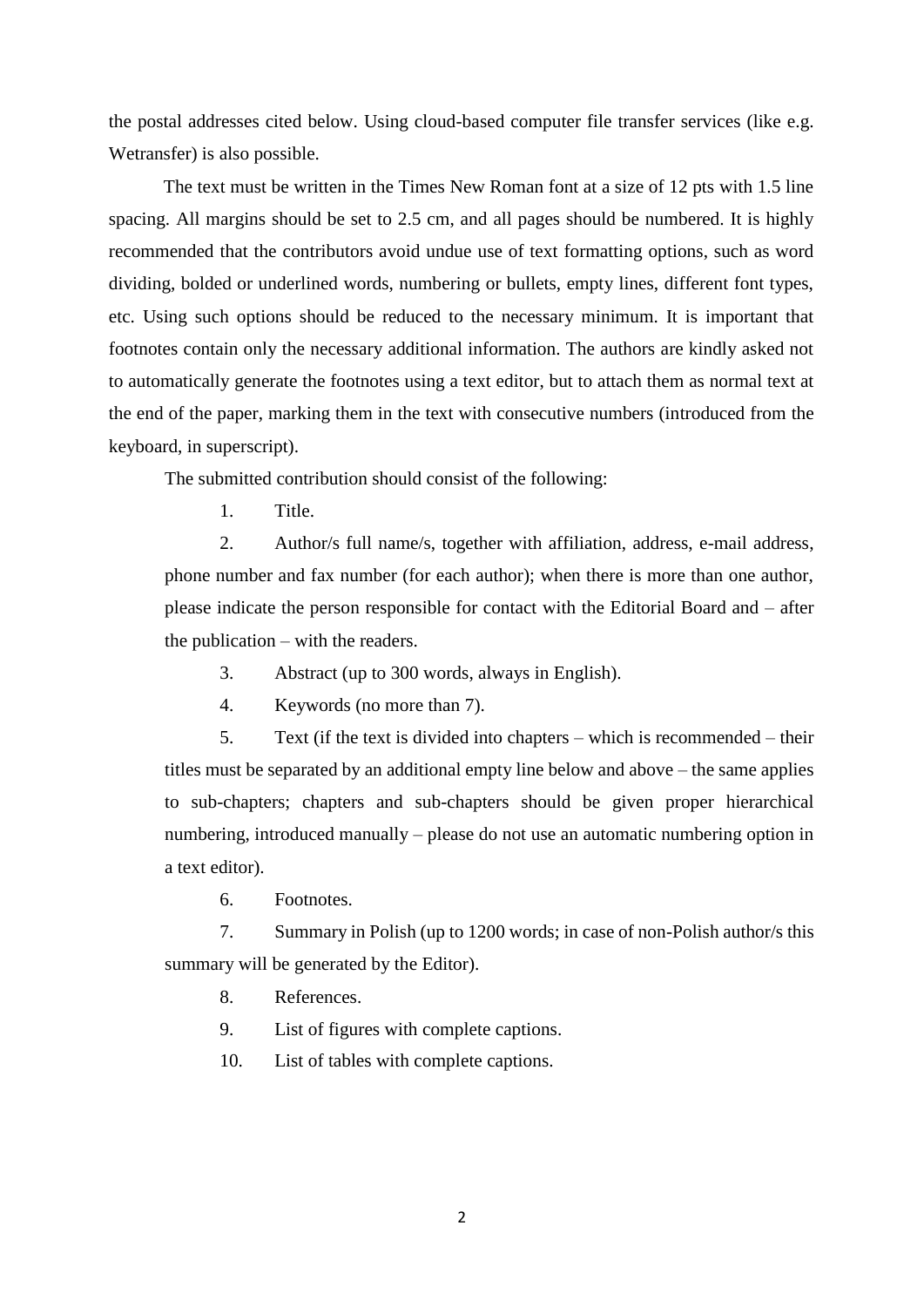# **Submission of figures and tables**

All the illustrations should be delivered in electronic form, each figure being a separate file of TIFF format (minimum 600 DPI for black-and-white and grey-scale drawings, minimum 300 DPI for colour drawings or photos) named using the name of the author/first author (e.g. Nowak Figure1.tiff). Please do not insert illustrations in the text!

Figures should be referred to in the text using Arabic numerals; a reference to a particular part of the illustration should use colon, space and proper number/s or letter/s (e.g. Fig.

31: 12–14 or Abb. 2: 14, 16). A continuous numbering (as 'figures', in the language of the paper – e.g. 'Figure' or 'Abbildung') should be kept for all the illustrations and photographs, in the order in which they are referred to in the text. Please note that the maximum size of a printed illustration will be 130 x 180 mm. Another available size is 60 x 180 mm. The size of numbers and letters within figures (we recommend using Arial font and Arabic numerals) should be adjusted to the illustration size, to make them readable. All drawings should be provided with a clear and adequate linear scale.

All the tables should be delivered in electronic version as a Microsoft Word file (\*.doc or \*.docx); an additional version in \*.pdf format is welcomed. The tables may be saved in a single file or as separate files; in both cases the file name/s should clearly refer to the content

– it is desirable that the author's/first author's name is used (e.g. Nowak\_Tables.doc or Nowak Table1.doc). Each table must be provided with a headline containing its number and title. Any comments, if necessary, must be placed below the table. Tables should be referred to in the text using Arabic numerals (e.g. Table 3 or Tabelle 1); their numbering should follow the order in which they are referred to in the text.

Authors are responsible for obtaining permissions from copyright holders for reproducing any illustrations, figures, or tables previously published elsewhere.

The files with illustrations and tables should be sent to one of the e-mail addresses cited below or recorded on CD / DVD and mailed to one of the postal addresses cited below. Using cloud-based computer file transfer services (like e.g. Wetransfer) is also possible.

# **References**

The bibliography should only contain positions that are referred to in the text or in the illustrations or tables. Journal names should be used in their full form. References in the text should be ordered chronologically, beginning with the oldest quoted position and kept to the following pattern: (Huntley, Birks 1983, 35–38; Ralska-Jasiewiczowa 2004, 32; Hajnalová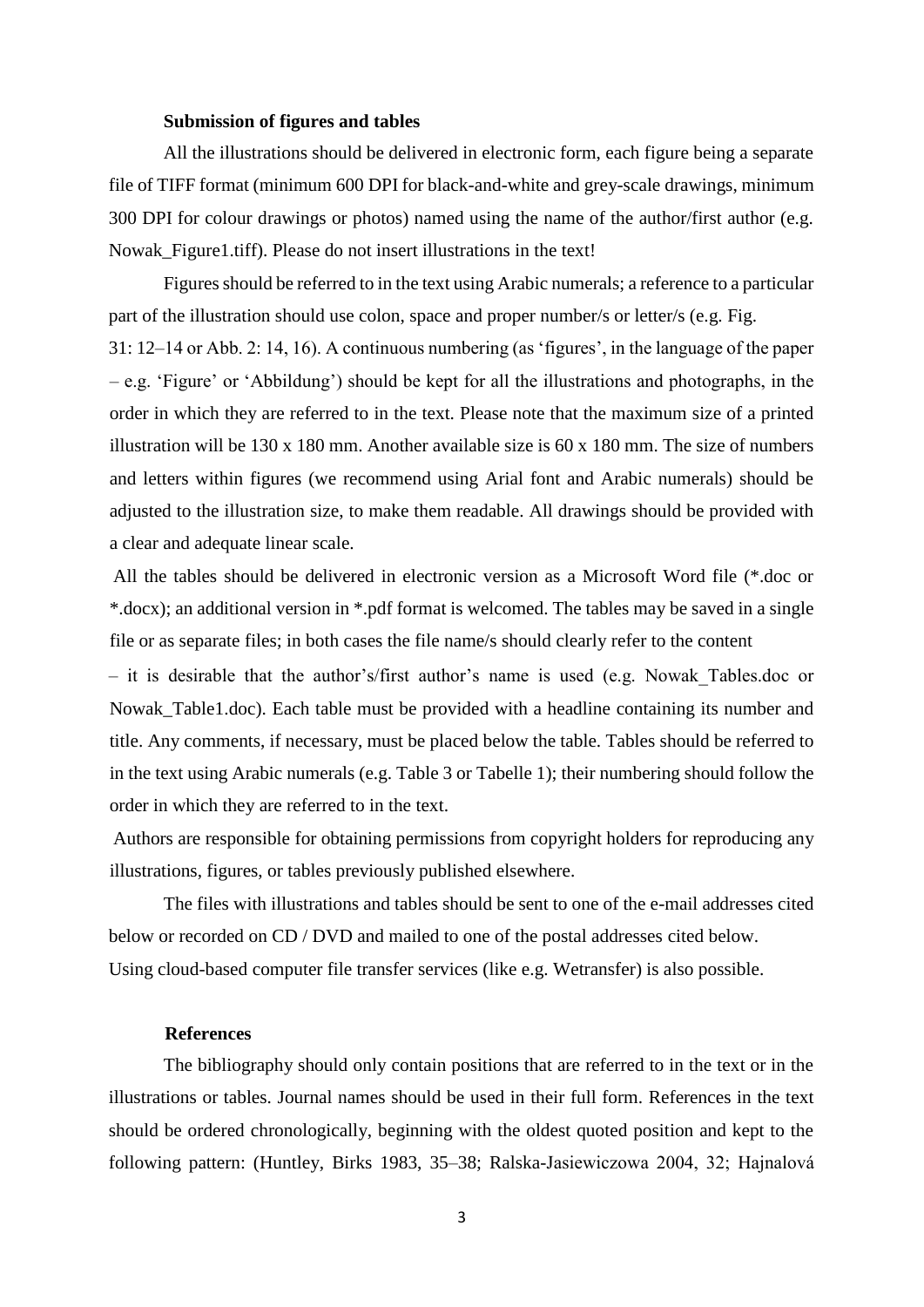2005). If a publication has more than two authors, the expression *et al*. should be used (e.g. Bennet *et al*. 1991). If there is more than one publication of the same author/s within one year, lower case extensions should be used (e.g. Jones 1965a; 1965b; Gardner 2002a; 2002b). Figures and/or tables in quoted publications should be referred to using the following pattern: (Huntley, Birks 1983, fig. 14: 7; Smith 1998, table 6).

The bibliography should be listed according to the patterns presented below. They were drawn up for publications in English. For publications in other languages, the use of upper and lower case, as well as the expressions and denotations like: (in:), (ed.), (eds.), pp., (typescript), should be adjusted to the rules of the given language. Particular attention should be given to provide accurate spelling of authors' names and publication titles, especially in languages where diacritic marks are common (e.g. Czech, Slovak).

# - Papers in journals:

Gomes D. C., Vega O., 1999 *Dating organic temper of ceramics by AMS: sample preparation and carbon evaluation*, Radiocarbon, 41, pp. 315–320. [volume numbers only in Arabic numerals, pages separated by a short dash (Ctrl+- on numeric keypad) without a space]

- Papers or chapters in monographs, conference papers, series, etc.:

Kalicki T., Kozłowski J. K., Nowak M., Vizdal M., 2005 *A settlement of the Early Eastern Linear Pottery Culture at Moravany (Eastern Slovakia): palaeogeographical and archaeological perspective*, (in:) E. Gál, I. Juhász, P. Sümegi (eds.), Environmental Archaeology in North-Eastern Hungary, Varia Archaeologica Hungarica, 19, Budapest: Archaeological Institute of the Hungarian Academy of Sciences, pp. 179–198.

# - Monographs:

Lityńska-Zając M., Wasylikowa K., 2005 *Przewodnik do badań archeobotanicznych*, Vademecum Geobotanicum, Poznań: Sorus.

## - Typescripts:

Goslar T., 2005 *Raport z wykonania datowań 14C w Poznańskim Laboratorium Radiowęglowym*, Archive of the Institute of Archaeology, Wrocław University (typescript).

- Web sites: